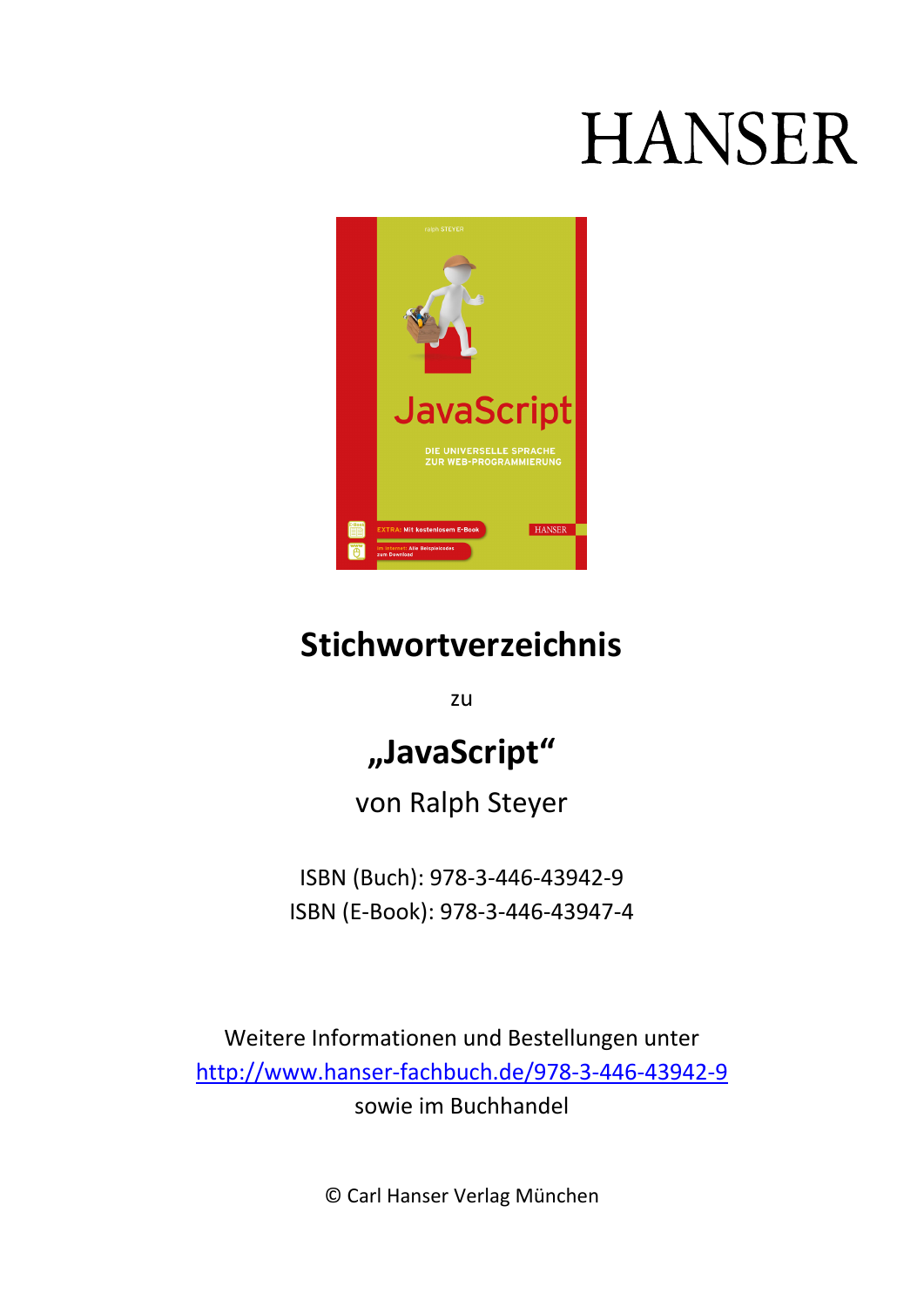### **Index**

#### Symbole

\ – hover 258 <audio> 30 <canvas> 420  $<$ svg> 445 <video> 30

#### A

Ablaufdatum 166 ablehnend – Schleifen 85 abort() – XHR 304 about\ – config 223 abs() 156 Absolutwert 156 abstract 381 Accept 294 Accept-Charset 295 Accept-Encoding 295 Accept-Language 295 action – Formular 340 addColorStop() 426 f. addEventListener() 288, 387 Add-ons – Firefox 8 Addition 64 Adresszeile 234 – Browser 193 Airport-ID 409 AJAX 291 – Datenformat 297 alert() 226 all 192 anchor 192 And 68 Animationen 240, 257

– Canvas 443 – CSS3 450 Annahmen – xUnit 334 annehmend – Schleifen 85 anonyme Funktionen 117 Anweisungen 62 Apache 6 appCodeName 251 appendData() 220 applet 192 Applet 192 Applikation-Server 292 appName 251 appVersion 251 Aptana 4 arc() 433 Arc 433 arguments 108 Arithmetische Operatoren 63 arithmetische Zuweisungsoperatoren 69 Arrays 88 – assoziierte 90 Array-Literal 89 assertEquals() – JsUnit 335 assertNotNull() – JsUnit 334 assertUndefined() – JsUnit 334 Assertion – xUnit 334 assoziierte Arrays 90 Asynchronous JavaScript and XML *siehe AJAX* attachEvent() 288 attributes 216 Attributknoten 191 Audiodateien 30 Ausdrücke 62

– reguläre 173 Ausnahmen – konsumieren 281 – selbstdefinierte 283 Ausnahmebehandlung 265, 276 Auswahlliste 342 Automatische Dokumentation 140

#### B

back() 226 – history 229 bedingtes return 102 beginPath() 435 Behauptungen – xUnit 334 Benutzereingabe 16 Betriebssystem 4 bezierCurveTo() 434 Bézierkurven 433 Bilder – Canvas 429 Bildausschnitte – Canvas 430 Bildschirm 193 Bildschirminformationen 254 binaryType – WebSockets 395 Bitweise Operatoren 72 Blockanweisungen 63 Bluetooth 410 blur() 226, 342 boolean 52 Boolean 56, 161 Boolesche Operatoren 66 boolesche Werte 56 Botschaft 148 Brackets – reguläre Ausdrücke 175 break 52, 86 Breakpoints 135 Breitengrad 415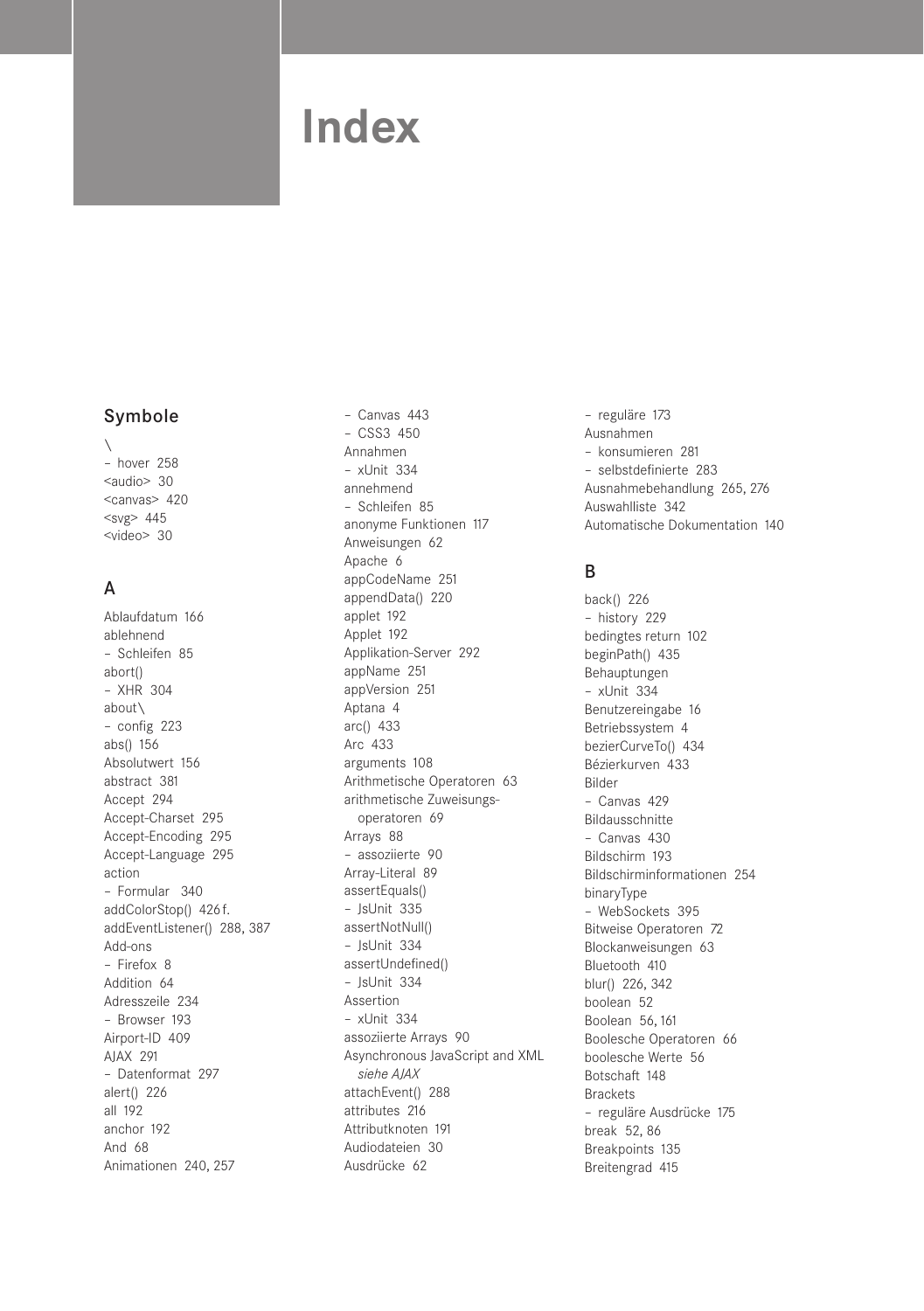Browser – Codename 251 Browserauswertung 249 Browserkontext 38 Browserweiche 46, 253 Bubble-Phase 269 Bug 126

#### $\mathsf{C}$

Callbacks 119 Canvas 419, 444 – Animationen 443 – Texte zeichnen 437 canvasGradient 425 case 52 Casting 55 catch 52, 280 CDATA – XML 308 ceil() 156 charAt() 170 charCodeAt() 170 charset 204, 324 childNodes 216 children 190 chrome\ – //extensions 223 class 150 clear() 402 clearInterval() 227 clearRect() 429 clearTimeout() 227, 242 clearWatch() 418 click() 342 Clipping 443 cloneNode() 220 close() 209 – window 227 closePath() 435 closed 224 Closures 118 Code – unerreichbarer 102 Comet-Service 393 compile 382 COMPLETED 307 concat() 159, 170 confirm() 227 Connection 295 connection.binaryType 395 const 382 constructor 373 – JavaScript 2.0 381 continue 52, 86 ConversionError 138 Cookies 205 cookie 204

cookieEnabled 208, 251 coords 416 cos() 156 create() – Object 153 createAttribute() 210 createElement() 210 createLinearGradient() 426 createPattern() 438 createRadialGradient() 427 createTextNode() 210 Cross-Domain-Zugriff 302 Cross-Site Scripting 328 cursor – CSS 259

#### D

data 216 – node 216 Date 161 Dateiübertragung 293 Datenfelder 88 Datenformat – AJAX 297 Datenkapselung 119, 374 Datenkommunikation – zustandslos 293 Datenspeicher 244 Datentypen 54 – JavaScript 2.0 378 Datumsoperationen 161 Deaktivierung – JavaScript 330 Debugger 114, 134 decodeURI() 99 decodeURIComponent() 99 default 52 defaultCharset 204 defaultStatus 224 Deklaration 55 Dekrement 64 delete 52, 71 DeleteCookie() 207 deleteData() 220 DHTML 257 Division 64 do 53 document 192 – Eigenschaften 204 – Methoden 209 – self 211 documentElement 205 document.getElementById() 196 document.getElementsByClass Name() 198 document.getElementsByName() 195

document.getElementsByTag Name() 198 Document Object Model *siehe DOM* Dokumentation – automatische 140 Dokumentationskommentare 140 Dokumentknoten 191 DOM 26, 189 DOM5 27, 383 DOM Inspector 9 DOM-Objekte – Zugriffsmöglichkeiten 194 domain – Cookies 206 Dot-Notation *siehe Punkt-Notation* do-while-Schleife 84 drawImage() 429 Dynamic HTML *siehe DHTML*

#### E

Eclipse 5 ECMA 39 ECMAScript 39 Editor 4 elements 341 – Formular 340 Elementknoten 191 else 53 Eltern 190 E-Mail – Test auf Gültigkeit 179 embed 30 encodeURI() 98, 236 encodeURIComponent() 98, 236 encoding – Formular 340 enctype 340 Endlosschleife 83 Entwicklertools – Browser 8 Ereignis 121 Ereignisbehandlung 265 – globale 287 Ereignismodell – Netscape 271 Ereignismodelle 122 Error 280 escape() 97, 207, 236 Ethernet-ID 409 Eulersche Konstante 156 European Computer Manufactures Association *siehe ECMA* eval() 98, 324 – JSON 319 EvalError 280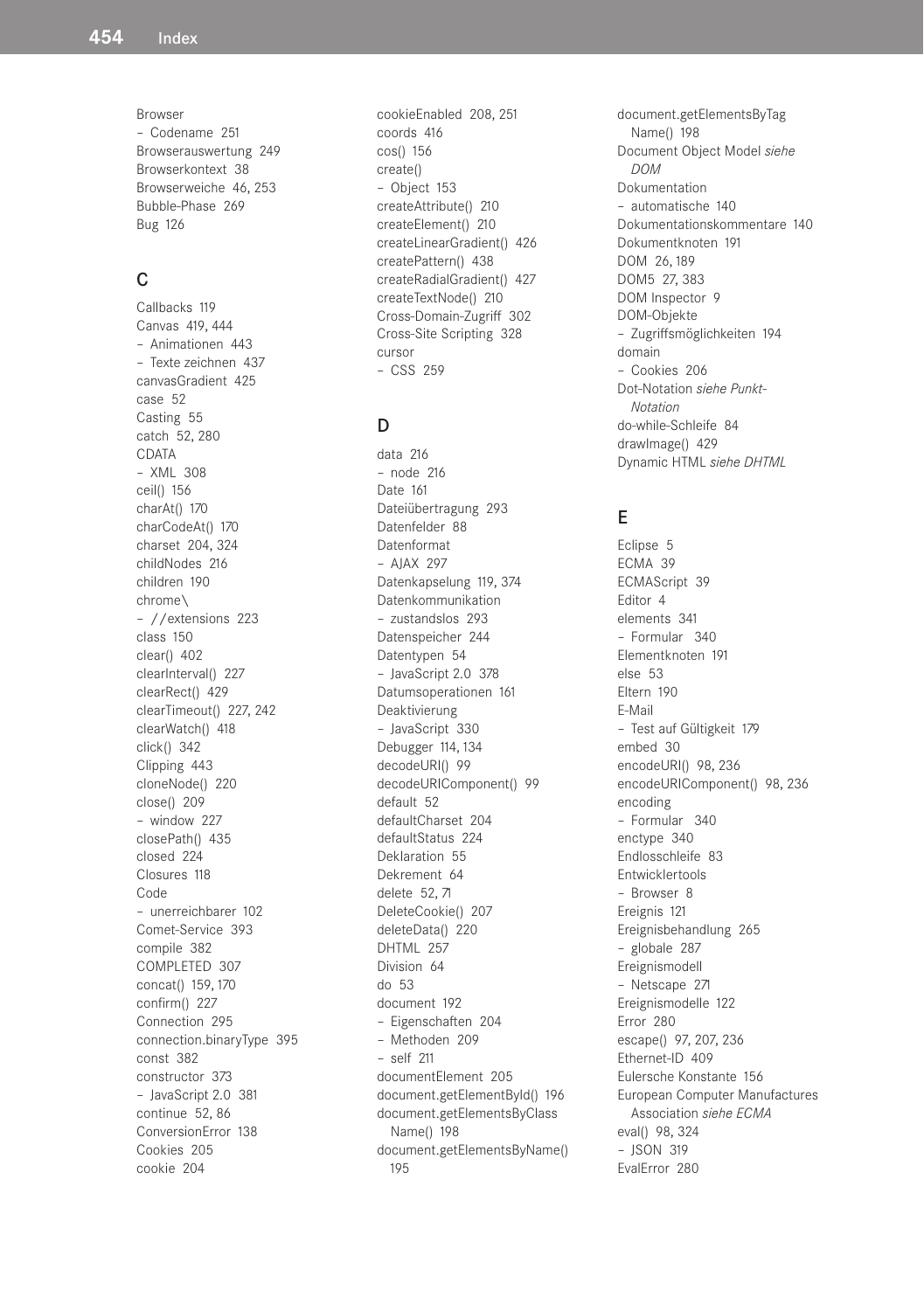event 192 – Objekt 265 Event-Bubbling 270 Eventhandler 121 f. Event-Listener 287 Event-Objekt 269 Event Source 287 Exception-Handling 265 exp() 156 expires – Cookies 206 extend 381 extends 373

#### F

Factory 377 Fakultät 113 false 53, 56, 161 Farben – Canvas 422 Farbverläufe 422, 425 Fehler – syntaktische 127 – typografische 126 Fehler-Konsole 132 Fehlersuche 132 Fehlertoleranz 22 Fenstertechniken 223 Fernsteuerung 293 File Transfer Protocol *siehe FTP* fill() – Canvas 434 fillRect() 423, 429 fillStyle 423 fillText() 437 FILO 113 final 382 finally 53 find() 227 Firebug 9 firstChild 216 First in last out *siehe FILO* Flash-Cookies 205 Floatingpoint 56 floor() 156 focus() 227, 342, 355 font – Canvas 437 for 53 for...in 95 form 192 Formulare 339 – Plausibilisieren 353 Formularelemente – HTML5 33 Formularereignisse 268

Formularinhalte 201 for-Schleife 85 forward() 227 – history 230 frame 192, 223 frames 225, 243 Frames 223, 243 fromCharCode() 171 FTP 293 Füllen – Canvas 434 Füllmuster 438 function 53 Funktionen 96 – anonyme 117 – Aufruf 103 – Callback 119 – innere 118 – polymorphe 112 Funktionsaufrufe – rekursive 112 Funktionsreferenzen 116 Funkzellen 409 fußgesteuert – Schleifen 85

#### G

Geodating 408 geolocation 408 GeoLocation Services 409 Geolokalisierung 408 – Hintergründe 408 Geschwindigkeit 408 Geschwister 190 getAllResponseHeaders() – XHR 305 getAttribute() 220 getAttributeNode() 220 getContext() – Canvas 421 GetCookie() 207 getCurrentPosition() 416 getDate() 162 getDay() 162 getElementById() 196, 210 getElementsByClassName() 37, 198 getElementsByName() 195, 210 getElementsByTagName() 198, 210, 220 getFullYear() 162 getHours() 162 getItem() 402 getMilliseconds() 162 getMinutes() 162 getMonth() 162 getOwnPropertyNames() 95

getResponseHeader() – XHR 305 getSeconds() 163 getSelection() 210 Getter 375, 381 getTime() 163 getTimeZoneoffset() 163 getUTCDate() 163 getUTCFullYear() 163 getUTCHours() 163 getUTCMilliseconds() 163 getUTCMinutes() 163 getUTCMonth() 163 getUTCSeconds() 163 getYear() 163 Git 7 **Gitter** – Canvas 421 globale Eigenschaften 55 globale Objekte 149 global object 57, 155 Global Positioning System *siehe GPS* Global Properties – JavaScript 57 GMT 163 go() – history 230 Google Gears 410 Google Maps 412 Google Maps API 413 google.maps.LatLng 413, 415 google.maps.Map 413 f. google.maps.MapTypeId 418 google.maps.Marker 415, 418 Google Service 411 GPS 408 Gradienten 422, 425 – radial 427 Grafik 193 Grafikkontext 421 Grafikprimitive 422 grafische Primitive – SVG 445 Greenwich Mean Time *siehe GMT* Größer-als 67 Größer-als-oder-gleich 67 gültige E-Mail-Adresse 179

#### H

Haltepunkte 135 Handshake – WebSocket 395 Hardware 3 hasChildNodes() 220 Hash-Listen 90 hasOwnProperty() 373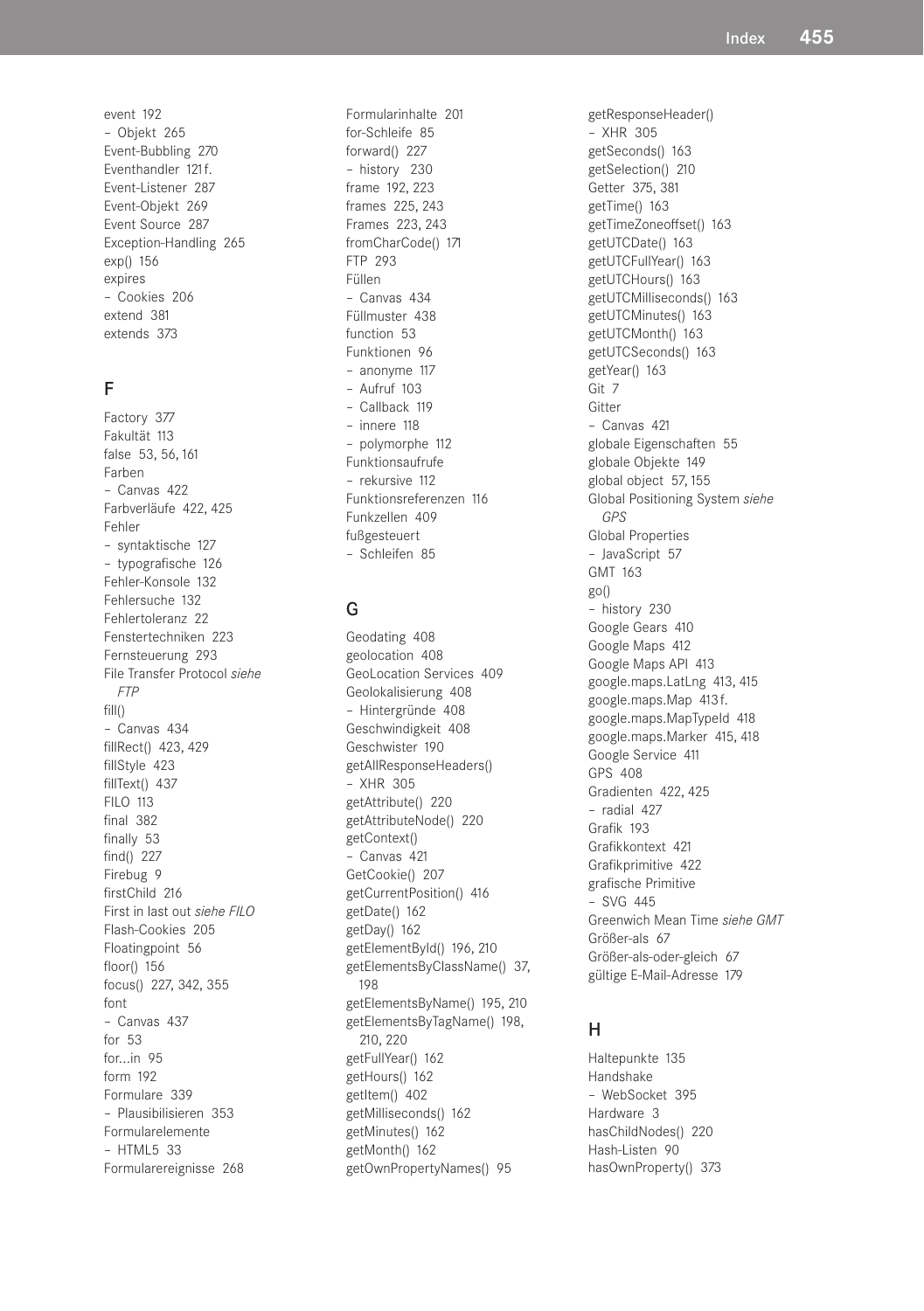Header – http 293 Heap 112 Historie – Zugriff 229 history 193 history.back() 229 home() 227 Host 295 Hover-Effekt – CSS 258 htdocs – Apache 6 HTML5 – Namensraumkonzept 37 HTTP 292 HTTP-Header 293 HTTP-Request 294 Hyperlinks – SVG 448 Hyper Text Transfer Protocol *siehe HTTP*

#### I

IDE 4 Identität 67 if 53, 77 IFrames 223, 243  $IIS<sub>6</sub>$ image 193 Image 173 in 53 indexOf() 171 Infinity 57, 98, 158 Information Hiding 374 Inkrement 64 Inline-Referenz 40 Innere Funktionen 118 innerHeight 225 innerHTML 37, 201 innerText 201 innerWidth 225 insertBefore() 220 insertData() 221 instanceof 53 Instanzen 148 Integrated Development Environment *siehe IDE* INTERACTIVE 307 Internet Information Server *siehe IIS* Internet Protokoll *siehe IP* Interpretation 18 IP 292 IP-Nummer 409 isFinite() 98 isNaN() 98

#### J

Jahr 162 javadoc 140 javaEnabled() 251 JavaScript – Serverseitig 397 – Standardfunktionen 97 – Versionen 39 JavaScript Global Properties 57 JavaScript Object Notation *siehe JSON* jGrouse Doc 140 JIT 19, 323 join() 159 jsdoc 140 JSLint 144 JSON 90 – AJAX 318 JSON.parse() 319, 406 JSON.stringify() 406 JsUnit 331 JsUnit Test Runner 335 Just-in-Time-Compiler *siehe JIT* Just-in-time-Kompilierung *siehe JIT*

#### K

Keep-alive 295 key() 402 keys() 95 Keyframes – CSS3 450 Kinder 190 KISS-Prinzip 130 Klassen 148 Klassenbaum 148 Klassendefinition – JavaScript 2.0 380 Klassenelemente 153, 367 Kleiner-als 67 Kleiner-als-oder-gleich 67 Knoten 190 Knotentypen 215 Kommentare 50, 131 Kompatibilitätsmodus – Internet Explorer 5 Kompilierung 18 Kompositionen 443 Kompressoren 322 Konstante – JavaScript 2.0 382 Konstruktoren 150 Konstruktormethoden – Erstellen 368 konsumieren – Ausnahmen 281

Kontrollausgaben 133 Kontrollstrukturen 77 Koordinatensystem – Canvas 421 – SVG 445 kopfgesteuert – Schleifen 85 Kosinus 156

#### L

lange Abfrage 393 Längengrad 415 language 41, 251 lastChild 216 lastIndexOf() 171 lastModified 205 Latenz 392 Latitude 415 Laufzeitfehler 127 – Auffangen 139 layer 193 length – Arrays 159 – window 225 lineCap 434 lineJoin 434 lineTo() 433 lineWidth 434 Linien 433 Linienarten – Canvas 434 link 193 link() 171 Listener 287 Literal 57 LOADED 307 LOADING 306 localhost 6 localStorage 402 Local Storage 401 location 193, 205, 234 locationbar 225 log() 156 Logarithmus 156 Logische Operatoren 68 logisches Nicht 69 logisches Oder 68 Logisches Und 68 lokale Variablen 60, 107 Longitude 415 long polling 393 Loopback-Adresse 6 lose Typisierung 54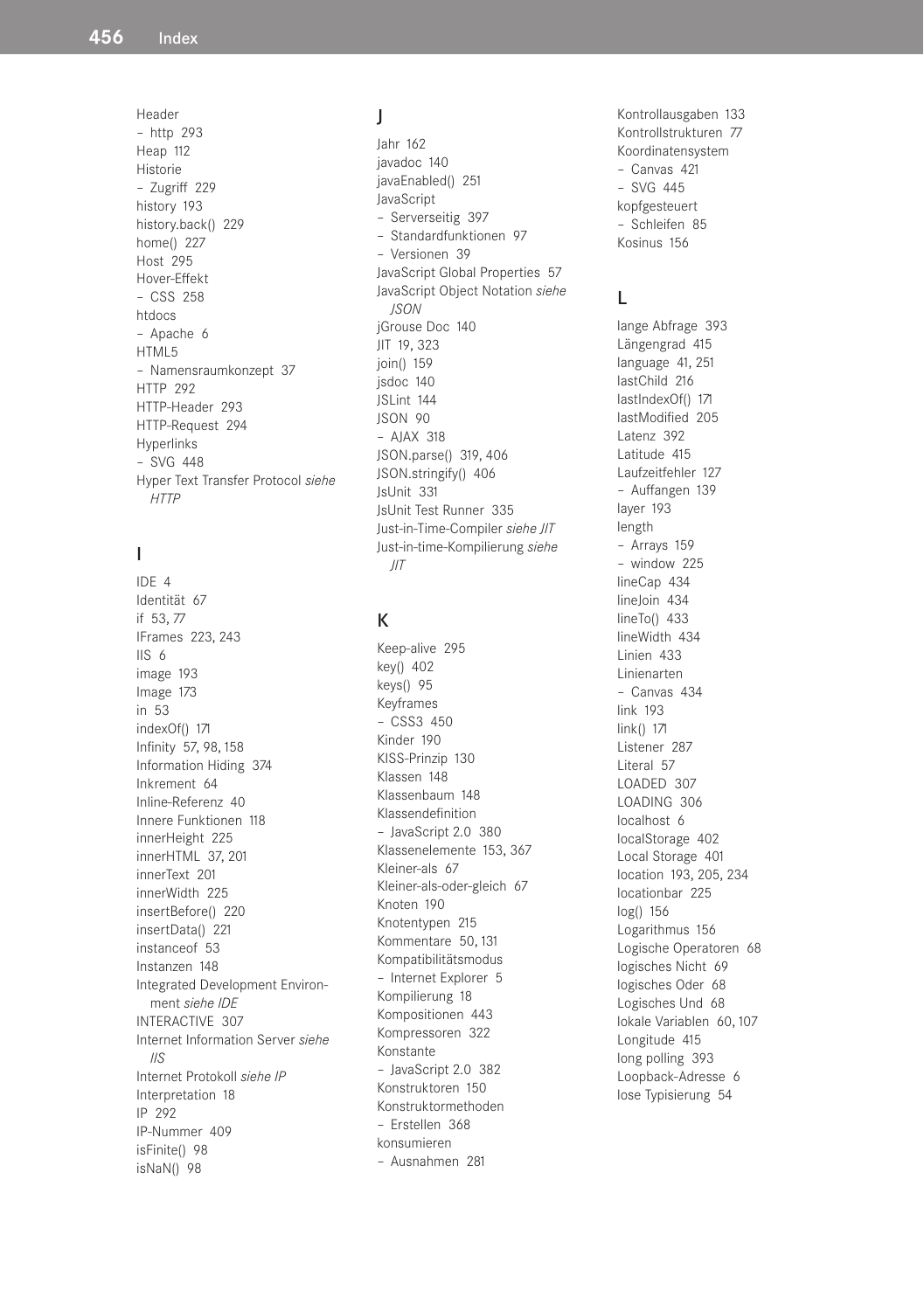#### M

MAC-Adresse 409 Markup Validation Service – W3C 25 Maschinensprache 18 maskieren 57, 97 match() 171 – RegExp 187 Math 155 Mausereignisse 268 Mauszeiger – verändern 258 max() 156 Maximum 156 MAX\_VALUE 158 Media-Access-Control 409 menubar 225 Metacharacters – reguläre Ausdrücke 176 meta http-equiv=\ 46 method – Formular 340 Methoden 96 – Definition in JavaScript 359 Millisekunden 162 MIME 294 mimeType 193, 251 min() 156 Minimum 156 Minuten 162 MIN\_VALUE 158 miterLimit 434 Mitteilungsfenster 11 Modifikatoren – reguläre Ausdrücke 175 Modulo 64 Monatstag 162 moveBy() 227 moveTo() 227, 433 Mozilla Rhino 141 Multimedia-Elemente 30 Multiplikation 64 Multithreading 383 MySQL 6

#### N

Nachfolger 190 Name – DOM-Elemente 195 name – Formular 340 – window 225 Namensraum – JavaScript 45 – JavaScript 2.0 382 namespace 382

namespaceURI 37 NaN 57, 158 navigator 193, 249 – userAgent 184 navigator.appName 252 navigator.geolocation 408 navigator.geolocation.clearWatch() 418 navigator.geolocation.getCurrent Position() 416 navigator.geolocation.watch Position() 418 navigator.userAgent 252 Nebenläufigkeit 383 Negation 64 NEGATIVE\_INFINITY 158 Neuladen 239 new 53, 151 nextSibling 216 Nicht – logisches 69 node 193 – DOM-Objekt 214 – Eigenschaften 216 nodes 190 Nodejs 7, 141, 396 – WebSocket 399 nodeName 216 nodeType 216 nodeValue 216 NoScript 9 Not 69 Not a Number *siehe NaN* npm 7, 141, 399 null 53, 56 nullindiziert – Arrays 90 Nullmeridian 415 number 53 Number 56, 157 Number() 98

#### $\Omega$

object 53 Object 149 Object.getOwnPropertyNames() 95 Object.keys() 95 Objekt.create() 153 Objekte – erzeugen 150 Objektdeklaration *siehe Klassen* Objektfelder 193, 204 Objekthierarchie – DOM 191 Objekt-Notation 90 Oder – logisches 68

onabort 268 onerror 139, 268 – WebSockets 396 onload 267 onmessage 385 – WebSockets 396 onopen – WebSockets 396 onreadystatechange 306 onselect 268 onunload 267 open() 210 – window 227 – XHR 305 opener 225 Operanden 63 Operator – triadischer 69 Operatoren 63 – arithmetische 63 – bitweise 72 – boolesche 66 – logische 68 Optimierung 321 Optionen – reguläre Ausdrücke 175 options 342 Or 68 outerHeight 225 outerHTML 201 outerText 201 outerWidth 225 Override 381

#### P

package 382 pageX 271 pageXOffset 225 pageY 271 pageYOffset 225 parent 190 – document 211 – window 225 f. parentNode 216 parse() – Date 163 parseFloat() 98 parseInt() 98 Parser 50 path – Cookies 206 Pattern – Canvas 438 – reguläre Ausdrücke 174 personalbar 225 Pfade – Canvas 422, 432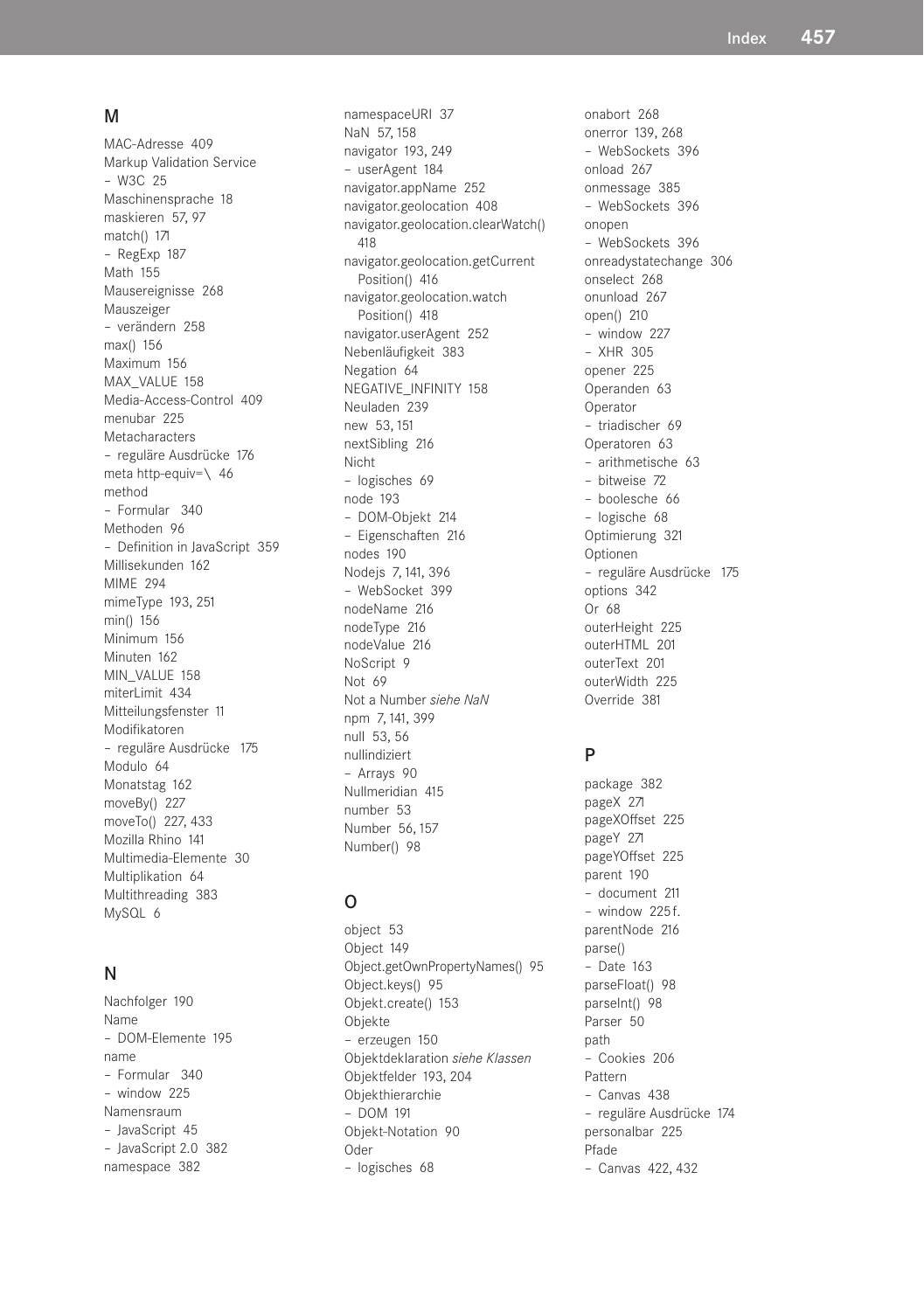Physikalische Adresse. Lokalisierung via MAC-Adresse 409 PI 156 ping 411 platform 251 Plausibilisieren von Formularen 353 plugin 193 plugins 251 Pointer 151 polymorphe Funktionen 112 pop() 159 Popups 223 Position 408 POSITIVE\_INFINITY\_158 postMessage() 385 Potenz 156 pow() 156 previousSibling 216 print() 228 Prinzip der Fehlertoleranz 22 private 374, 381 prompt() 228 protected 374, 381 Prototype 149 Prototypen 148 Prototyping 359, 362 Prozeduren 96 public 374, 381 Punkt-Notation 148 Punkt-vor-Strich-Regel 65 push() 160 Push-Service 393

#### Q

quadraticCurveTo() 434 Quadratwurzel 156 f. **Quantifiers** – reguläre Ausdrücke 178

#### R

radiale Gradienten 427 random() 86, 157 Random-Verfahren 157 RangeError 138, 280 Rastergrafiken – SVG 445 read-only 375 readyState 306 Rechtecke – Canvas 429 Refactoring 332 ReferenceError 138, 280 referrer 205 RegExp 173

RegExpError 138 Reguläre Ausdrücke 173 regular expressions 173 Rekursive Funktionsaufrufe 112 reload() 239 removeAttribute() 221 removeAttributeNode() 221 removeChild() 221 removeItem() 402 replace() 171 – RegExp 185 replaceChild() 221 replaceData() 221 Request – HTTP 294 reset() 350 – Formular 340 resizeBy() 228 resizeTo() 228 responseText 307 responseXML 307, 317 Restwertberechnung 64 return 53, 88, 102 – bedingtes 102 reverse() 160 RFC 6455 394 RFID 410 Rhino 141 RIAs 291 root – DOM 190 rotate() 442 round() 86, 157 Rückgabewert 97 Rundung 157

#### S

Same Origin Policy 302 *siehe auch SOP* Sandbox – AJAX 302 Scalable Vector Graphics *siehe SVG* scale() 442 Schatten 439 – Canvas 438 Schleifen – verschachtelte 86, 103 Schlüsselwörter 52 screen 193, 254 screenX 271 screenY 271 scrollbars 225 scrollBy() 228 scrollTo() 228 search() 171 – RegExp 185

secure – Cookies 206 Selbstaufrufe 112 select() 342 self – window 225 – window 226 self.document 211 send() – WebSockets 395 – XHR 305 sendUTF() – NodeJS 400 ServerSocket 393, 399 sessionStorage 402 Session Storage 401 setAttribute() 221 setAttributeNode() 221 SetCookie() 207 setDate() 163 setFullYear() 163 setHours() 163 setInterval() 228 setItem() 402 setMilliseconds() 163 setMimeType() – XHR 306 setMinutes() 163 setMonth() 163 setRequestHeader() – XHR 306 setSeconds() 163 Setter 375, 381 setTime() 164 setTimeout() 228, 240 setUTCDate() 164 setUTCFullYear() 164 setUTCHours() 164 setUTCMilliseconds() 164 setUTCMinutes() 164 setUTCMonth() 164 setUTCSeconds() 164 setYear() 164 shadowBlur 439 shadowColor 439 shadowOffsetX 439 shadowOffsetY 439 shift() 160 siblings 190 Sicherheitsfragen 326 Signed Script Policy 326 sin() 157 Sinus 157 Skalieren 442 Skyhook 409 slice() 160, 172 SMIL 444 soap 395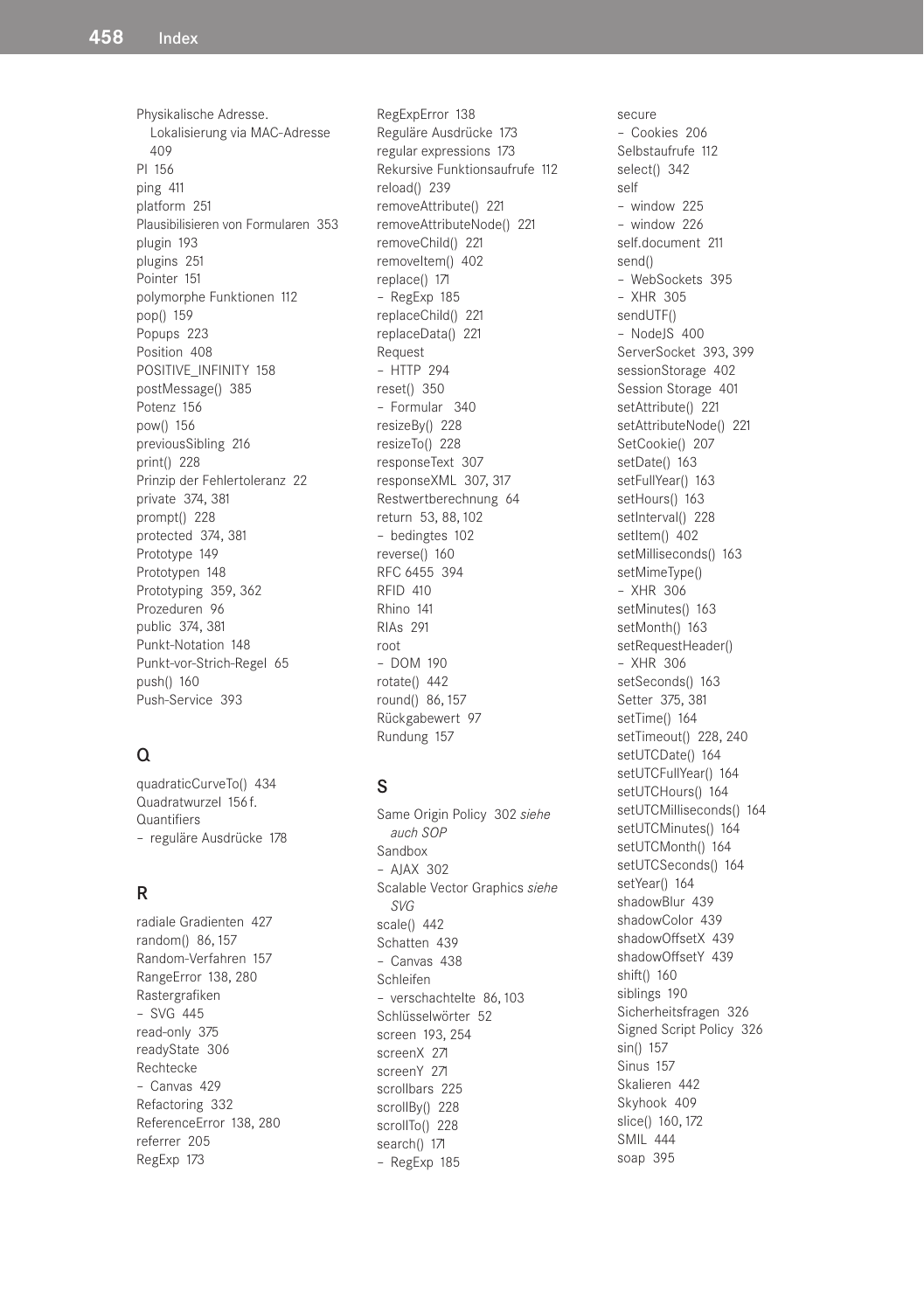Social Engineering 328 Sockets 392 SOP – WebSockets 394 sort() 160 Spezialisierung 148 splice() 160 split() 172 Sprunganweisungen 86 SQLite Manager 9 sart() 157 Stack 112 Standarddialoge – window 228 Standardfunktionen – JavaScript 97 statische Elemente 367 status – window 225 – XHR 307 statusbar 225 statusText – XHR 307 Steppen – Debugger 135 Steuerzeichen 57 – reguläre Ausdrücke 175 stop() 228 StreetView 410 String 53, 56 String() 99 String-Operationen 170 String-Verkettung 64, 170 stroke() – Canvas 434 strokeRect() 425, 429 strokeStyle 423, 425 strokeText() 437 style 242, 259 Subklasse 148 submit() 350 – Formular 340 substring() 172 Subtraktion 64 Suchmuster – reguläre Ausdrücke 174 Summe 64 Superklasse 148 switch 53 switch-case-Fallunterscheidung 79 Synchronized Multimedia Integration Language *siehe SMIL* Syntaktische Fehler 127 SyntaxError 138, 280 Systemzeit 162

#### T

tan() 157 Tangens 157 target – Formular 340 Tastaturereignisse 268 TCP 292 TDD 331 Telnet 293 terminate() 385 ternärer Operator 69 Test-Driven Development *siehe TDD* Texte zeichnen – Canvas 437 Textinhalte 201 Textknoten 191 this 53, 199 – Konstruktor 370 Threads 383 throw 53, 88, 283 Tiefensuche 325 title 205 toExponential() 158 toFixed() 158 toGMTString() 164 Token 50 toLocaleDateString() 164 toLocaleString() 164 toLowerCase() 172 toolbar 225 top – document 211 – window 226 toPrecision() 158 toString() – Number 159 toUpperCase() 172 traceroute 411 Transformationen 440 – SVG 447 translate() 440 Transmission Control Protokoll *siehe TCP* Transparenz 423 – Canvas 429 triadischer Operator 69 true 53, 56, 161 try 53, 280 Typ 54 type 271 TypeError 139, 280 typeof 53, 56, 71 Typisierung 54 Typografische Fehler 126 Typumwandeln 55 Typungleichheit 67

#### U

Überschreiben 381 Uhrzeit 162 Umranden – Canvas 434 Und – logisches 68 undefined 53, 56, 60 Unendlich 57, 98, 158 unerreichbarer Code 102 unescape() 99, 207 Ungleichheit 66 UNINITIALIZED 306 Universal Time Coordinated *siehe UTC* unshift() 160 Unterprogramm 96 URIError 139, 280 URL 205 URL-Kodierung 296 userAgent 251 – navigator 184 User-Agent 295 use strict 55, 62, 378 UTC 163 UTC() 164 utf8Data – NodeJS 400

#### V

V8 397 – JavaScript-Engine 7 Validation Service – W3C 25 value 201 var 53, 59 Variablen – anlegen 59 – lokale 60, 107 – Namensregeln 61 Vektorgrafiken – SVG 445 Verallgemeinerung 148 Vererbung 359 – JavaScript 2.0 381 – mit Prototyping simulieren 373 Verlauf 229 Versionierung 322 Versionsangaben – JavaScript 42 Verweise 193 Verzögerungszeit 392 Videodateien 30 virtual 381 VirtualBox 6